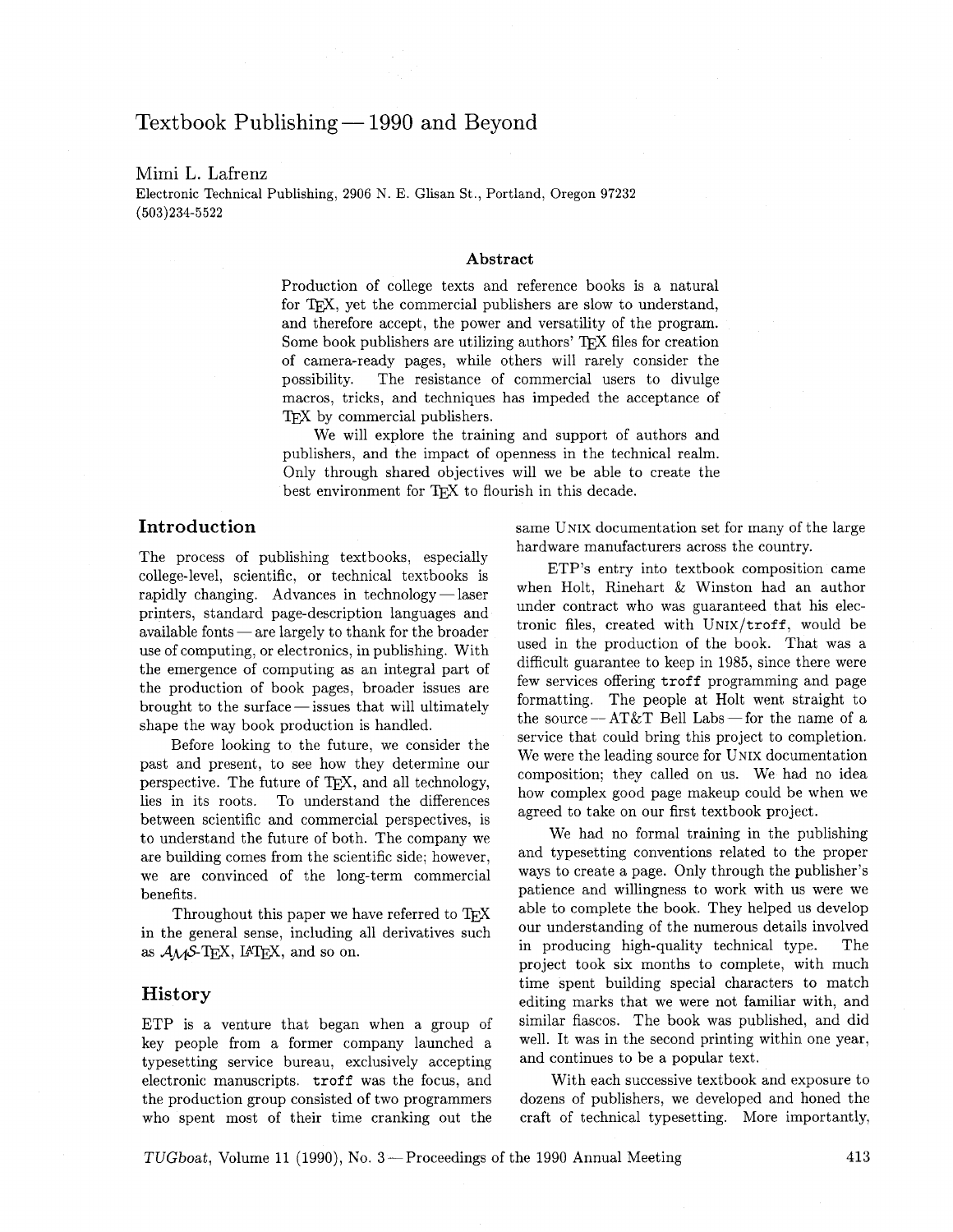we dove deeper into the typesetting languages and programming aspects to harness the inherent power of troff.

# **The Move to**

After a few years of experience with troff, an emerging publisher asked us to look at the possibilities of using T<sub>F</sub>X. Thanks to good fortune, our technical director had studied under Pierre Mackay at the University of Washington. Dan Olson understood TFX and gladly accepted the challenge, launching our first TFX-textbook project in 1987.

Something was very different. Pages were being created faster and more beautifully with TFX. There was hardly a comparison with troff when the hours for page-makeup were tallied. TFX books went through the plant faster and had fewer mistakes. We were really onto something here, yet at times there were frustrations that made it hard to continue.

**Learning without teachers.** The first obstacle to overcome was lack of experience with the program and its documentation. Dan's exposure to TEX made him the sole source in the company for training, which occupied his time for years to follow. As Dan discovered new techniques with TFX, he shared them with the production group, and vice versa.

There were many times when it seemed impossible to meet the publishers' strict demands for page composition with this program. When hours of programming time were demanded for physically simple tasks, we would resort to the *x-act0 macro*  and have it done in minutes. Of course there had to be two or three projects with excessive programming hours to lead us to the necessity of a macro made of hardware. Building the company without a role model, and very few mentors in the field, made us resourceful. The addition of TFX to our service-line could have been fatal, had we not just gone through similar experiences with troff. TFX was a major step forward.

**Documentation.** The TEXbook is a good reference manual, not a good user's guide. There are books and periodicals available, but they require research and reading. The common lack of desire or initiative to research a program has inspired us to build a resource manual, one chapter at a time, to guide the user in understanding TFX.

**Training.** The development of internal training programs is an expensive, arduous task. The lack of internal training is even more expensive. As the old saying goes 'Think education is expensive? Try ignorance.' We spent our energies on a variety of training programs before implementing the current program. The most efficient training methods have been created by production workers who have developed a depth of knowledge in special areas. The use of  $A$  Gentle Introduction to T $\overline{F}X$ , by Michael Doob, has become an integral part of our early training for new users. (Thanks Michael!)

# **Better, Cheaper, Faster**

Better, cheaper, faster. That is all the publishers expect from an electronic manuscript, so what's the problem? Well, let's address these desires individually.

**Better.** The quality of mathematics set with TFX is indisputable. The quality of page formatting that can be achieved using TEX, albeit with effort, is among the best. Dr. Knuth built in many features that are simply unavailable, in their complexity, with any other program or system.

The quality of math set in an Adobe font with T<sub>EX</sub> is another story. We have seen the attempts to incorporate other fonts into TEX files succeed and fail. The advance of composite fonts will change the look of T<sub>F</sub>X math. A major development project will eventually be undertaken, fine tuning character widths to automatically give the beautiful spacing inherent in the use of Computer Modern fonts. The accepted approach, in 1990, is the commingling of Times Roman and Computer Modern Math Italic on one page. It does differentiate the math variables from any other italic, but still leaves a lot to be desired in the æsthetic quality of the page.

The basic improvements TFX has brought to computer-aided publishing should not be overlooked. The final product is better because of features like automated page bottoming, kerning, and the extra care TEX puts into every paragraph while formatting pages.

**Cheaper.** The general feeling is that the manuscript must be ready to typeset if the author has input all of the information, so the labor extended to format the pages will be minimal. The main point that the publishers and compositors often miss is the condition of the electronic files prior to the beginning of the composition process.

Quite often in college textbook preparation authors will employ students, clerical staff. even family members, to input the chapters as they are written. It is not unusual to see a 17 chapter book input by **5** or 6 people with different styles, macros,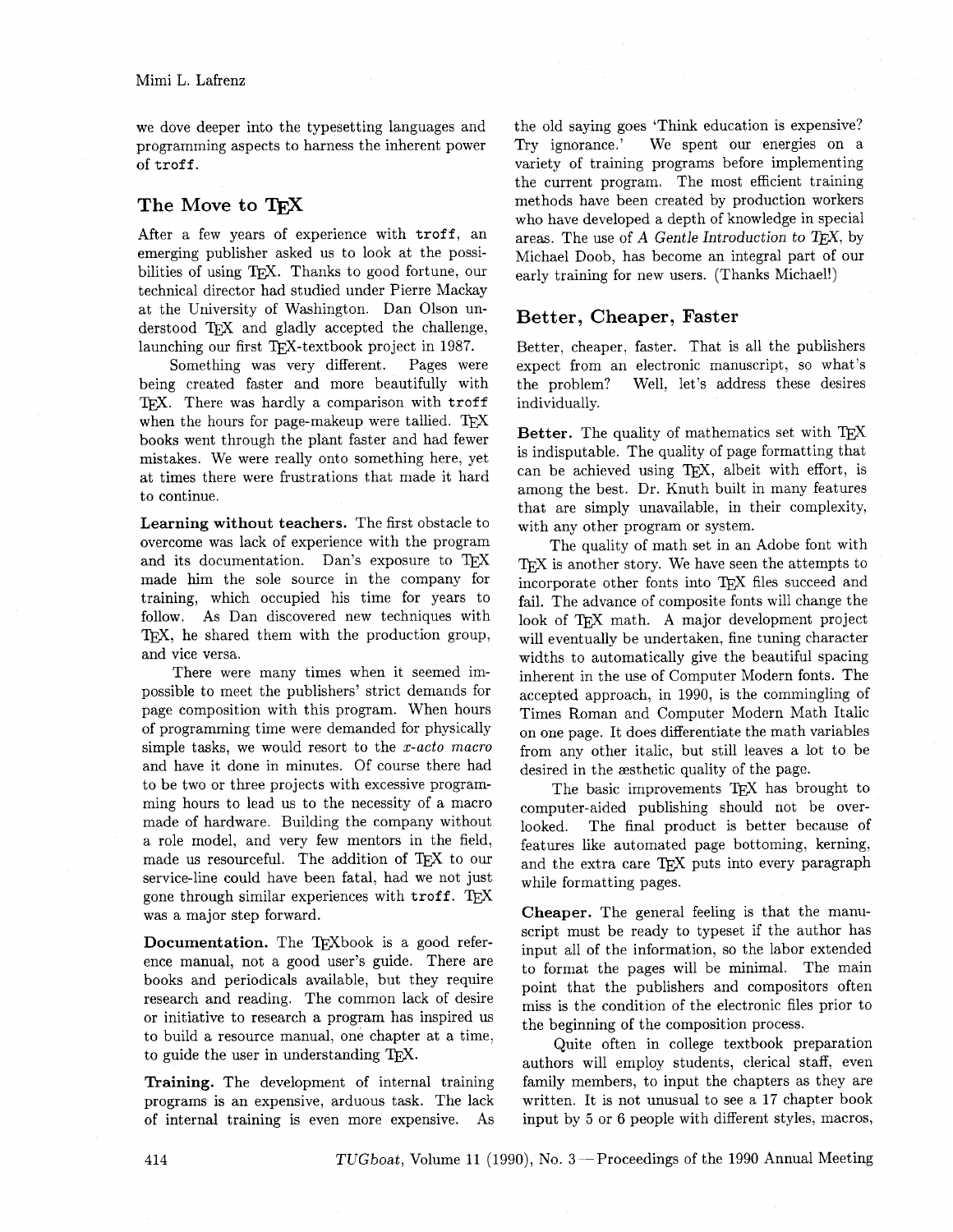and contradicting definitions. In fact, we have produced several books in which **3** or 4 programs were used to compose the original files. It was usually easier to strip the word-processing codes and convert the **troff** or other languages into TFX, in order to produce a book consistent through each chapter and section. Reducing expense is difficult in this scenario. The publisher might have done better to send it overseas for keyboarding.

As we look into the future, we will see alternatives to this haphazard system of manuscript preparation.

**Faster.** In actual production turnaround, faster is relative to company size, skill, seasonality, and organization. The amount of time required to format a book can, in some cases, be significantly greater than the time required to keyboard and traditionally typeset the text depending on the quality of the programs used and on the attention to detail by the author. Publishers who understand the impact of preplanning on the schedule and total expense of a project will recognize the need to negotiate with vendors for better tools and training to simplify and improve the process of book production.

#### **Communication is the Key**

The ability to understand and evaluate information and make decisions is the key to a successful project. Developing an understanding between any two parties is the biggest challenge of all, and there are several links in the publishing communication chain.

First, the author and associated support group must set guidelines and procedures for the project which will eliminate waste in the final stages of pagination. For example; coding elements by content **(\example{.** . . )) rather than by appearance **(\bigskip {\bf..** .) **\medskip).** Next, the author must supply the publisher with complete information about the manuscript, media, and system of creation. The publisher must understand the information being passed on to the compositor and/or artist, since decisions must be made at this crucial step which will affect the results. A progressive publisher, like Addison-Wesley, will research the tools and technicians and have informed individuals guiding authors and preplanning composition. This approach allows growth for all who share the ideas and thereby broaden their own experience. The publisher must then communicate with the compositor, artist, printer, bindery, and distributor. The jargon of book manufacturing has changed little over recent decades, with the exception of composition, art, and prepress. These are areas of rapid advancement in technology, and only through continuing study can one be up-to-date on all of the current developments. **A** basic understanding can, however, easily be gained that will allow an individual to converse and make decisions based on the technical information being supplied.

# **A Fine Line**

Quality communication is not the sole responsibility of the publisher or author. The vendors doing the actual production of the book can improve the entire process by accepting the challenge of opening communication channels with clients. There is resistance to openness in the commercial arena, for fear that sharing knowledge will take away a competitive edge.

A company works for years at understanding a product or method, and may believe that sharing the technology with the marketplace would be placing the company's future in jeopardy.

The only thing a company has to sell is its technology. Pieces, parts, and production can be copied, but the intangible understanding must be developed. This is the reason private-sector gurus will not divulge macro source code; it is their security. With careful consideration and planning, tools and information can be made available to the marketplace. Tools which enhance the entire process are being released now. Just as Knuth and the AMS developed the most powerful typesetting program and turned it over to the public, we should be open minded about how our technology is used. It is a fine line  $-$  between industry for profit and R&D for the advancement of science-the most exciting line to walk.

### **The Next Generation**

Looking to the future, we see trends developing in publishing, technology, and services. Predicting the outcome of developing trends is risky, but this is the approach we have chosen to develop the most efficient and effective publishing system possible. TFX is a good gamble.

**Training.** The training of authors, editors and publishers is a vital step in fully utilizing the tools and services available. But who is responsible for this training program, and exactly what should it cover? The answer is obvious. we are all responsible to teach each other everything possible. This is the investment required to bring results. Investing time

TUGboat, Volume 11 (1990), No. 3-Proceedings of the 1990 Annual Meeting 415